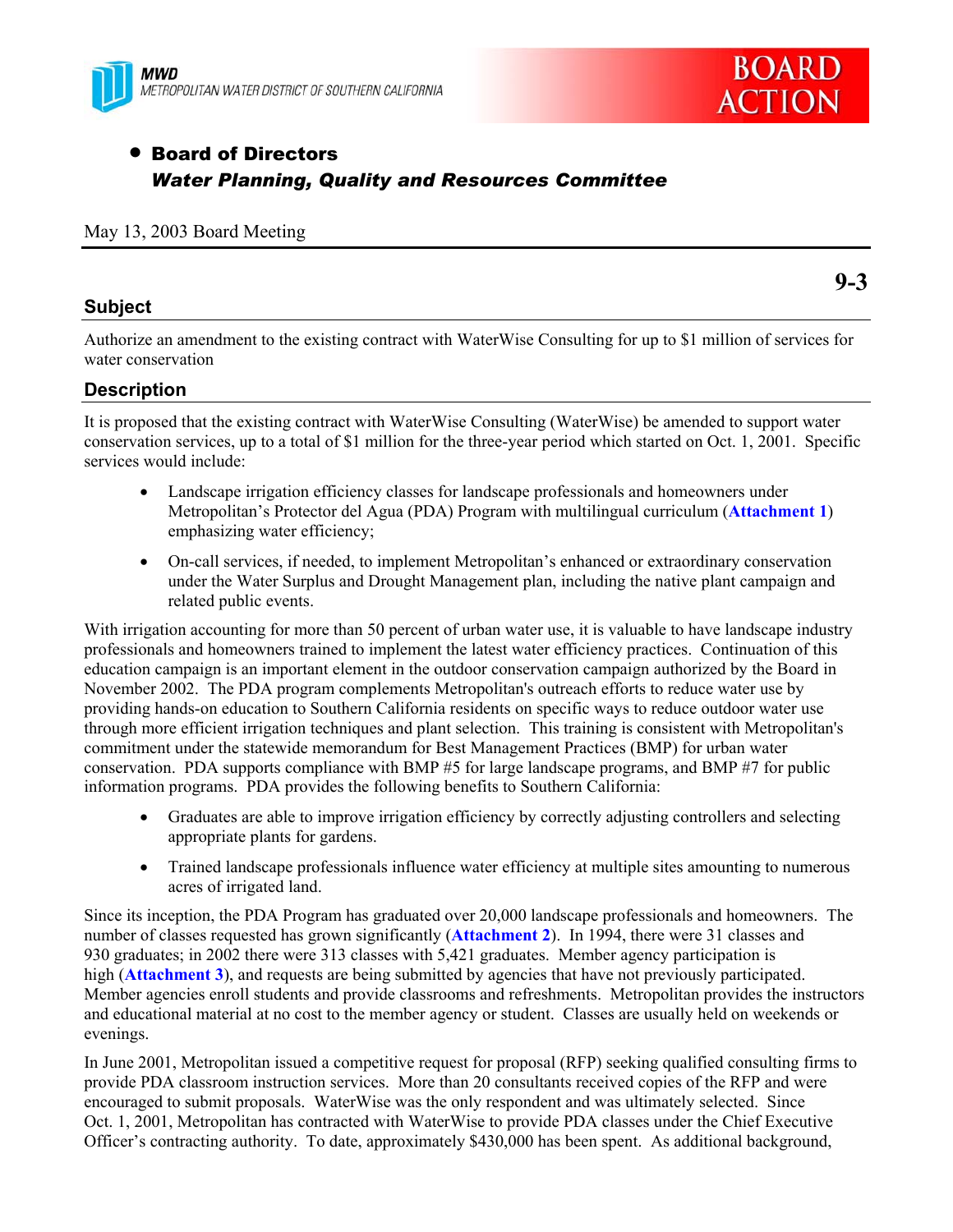from 1995 through 2001, Metropolitan contracted with many of WaterWise's PDA instructors on an individual basis. In 2001, a number of those instructors, who were minority-owned small businesses, banded together to form the WaterWise partnership to handle larger contracts.

Three contracting options have been crafted for consideration:

- x Option 1, which is recommended by staff, amends WaterWise's existing contract to provide a limit of \$1 million for additional PDA classes and on-call services to support Metropolitan's native plant campaign, public outreach events, and other actions needed to support regional conservation efforts. The amount of future training is based on a proposed level budget of \$310,000 per year over the remaining 1.5 years of contract term. On-call services, if needed, would be about an additional \$105,000. Additionally, WaterWise would add five new minority-owned small businesses as partners under this option (**Attachment 4**).
- Option 2 amends WaterWise's existing contract to provide a limit of \$890,000 based on a proposed level budget amount of \$310,000 per year over the remaining 1.5 years of its contract term, and excludes on-call services.
- x Option 3 would maintain WaterWise's existing contract, limiting services to the \$249,000 threshold as provided under the CEO's contracting authority from Oct. 1, 2003, to its termination date of Sept. 30, 2004. Option 3 would require rescheduling of classes requested by the member agencies from around mid-May through September of this year. Approximately \$60,000 could be made available for additional classes if a new training consultant is procured.

In the upcoming fiscal year, staff and the member agencies will review program objectives in light of its significant growth, explore new directions in landscape education and pursue methods of improving program cost efficiency.

#### **Policy**

By Minute Item 43225, dated Oct, 13 1998, the Board approved Metropolitan's Large Landscape and Landscape Conservation Education Program

By Minute Item 45084, dated Nov. 19, 2002, the Board approved \$2.4 million for this summer's region-wide public outreach program seeking water use efficiency

By Minute Item 45208, dated Feb. 11, 2003, the Board adopted policy principles regarding water conservation activities

#### **California Environmental Quality Act (CEQA)**

CEQA determination for Options #1, 2, and 3:

The proposed actions are categorically exempt under the provisions of CEQA and the State CEQA Guidelines. The overall activities involve the funding and awarding of an agreement relating to Metropolitan's existing educational and training program, which does not involve physical alteration in the area affected. In addition, this program will consist of resource evaluation activities, which do not result in a serious or major disturbance to an environmental resource. This may be strictly for information gathering purposes, or as part of a study leading to an action, which a public agency has not yet approved, adopted, or funded. As such, the proposed actions qualify for both Class 6 and Class 22 Categorical Exemptions (Sections 15306 and 15322 of the State CEQA Guidelines).

The CEQA determination is: Determine that pursuant to CEQA, the proposed actions qualify under two Categorical Exemptions (Class 6, Section 15306; and Class 22, Section 15322 of the State CEQA Guidelines).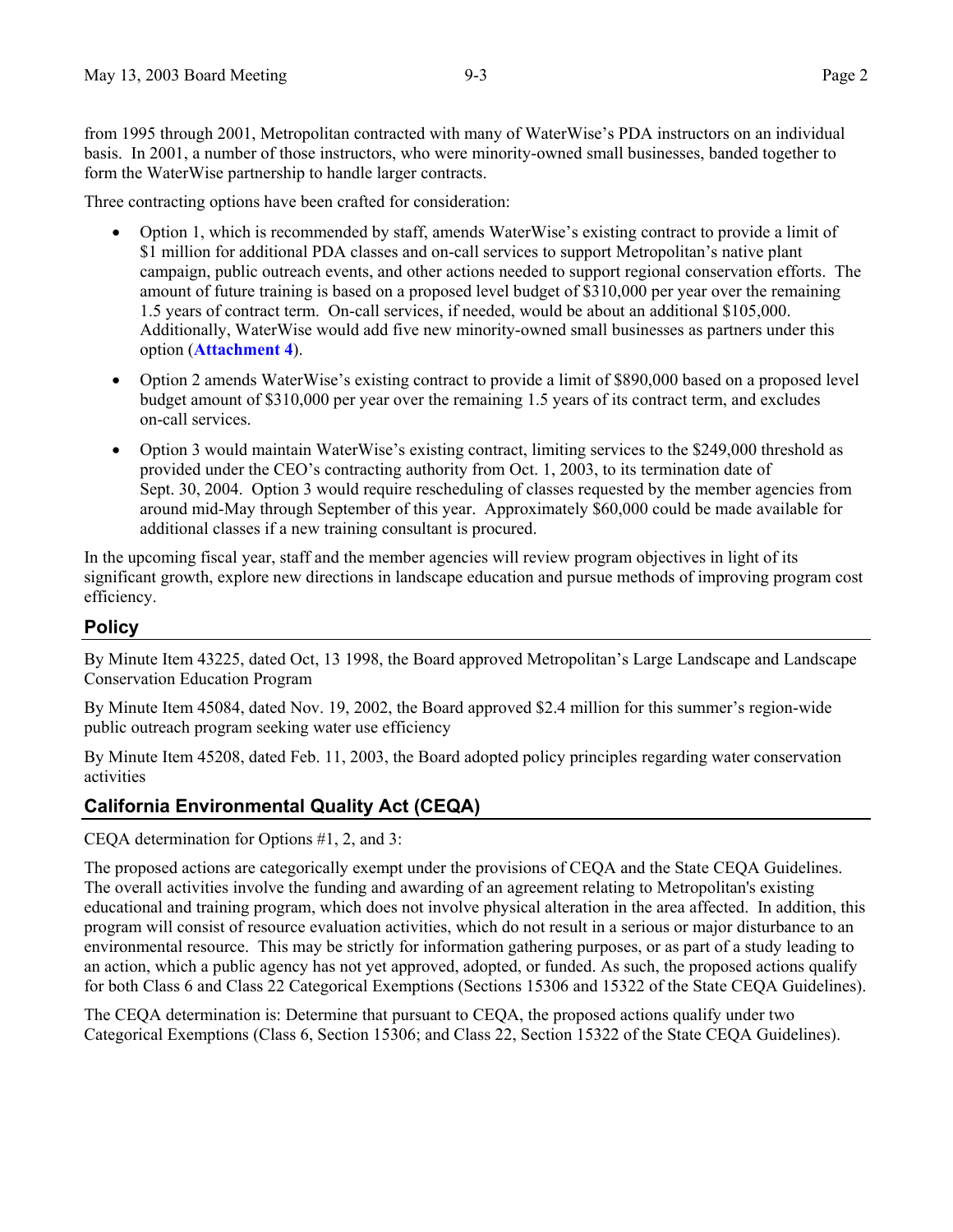#### **Board Options/Fiscal Impacts**

#### **Option #1**

Adopt the CEQA determination and authorize an amendment in form approved by the General Counsel with WaterWise Consulting to increase the maximum contract amount to \$1 million over the current three-year term.

**Fiscal Impact**: Up to \$1 million over three-year period from Oct. 1, 2001 through Sept. 30, 2004, of which about \$430,000 has already been expended.

#### **Option #2**

Adopt the CEQA determination and authorize an amendment in form approved by the General Counsel with WaterWise Consulting to increase the maximum contract amount to \$890,000 over the current three-year term.

**Fiscal Impact**: Up to \$890,000 over three-year period from Oct. 1, 2001 through Sept. 30, 2004, of which about \$430,000 has already been expended.

#### **Option #3**

Adopt the CEQA determination and do not amend the contract.

**Fiscal Impact:** Up to \$685,000 over three-year period from Oct. 1, 2001 through Sept. 30, 2004, of which about \$430,000 has already been expended. Since the proposed FY 2003/04 budget of \$310,000 for the PDA program exceeds the CEO's maximum contract authority of \$249,000, approximately \$60,000 could be made available for additional classes if a new training consultant is procured.

#### **Staff Recommendation**

Option #1

4/16/2003 *Date*

*for Stephen N. Arakawa B. Anatole Falagan Manager, Water Resource Management* 

4/28/2003 *Ronald R. Gastelum Date*

*Chief Executive Officer* 

**Attachment 1 – Protector del Agua Training Program - Descriptions** 

**Attachment 2 – Protector del Agua Graduates 1994 through 2003** 

**Attachment 3 – Participating Member Agency Breakdown** 

**Attachment 4 – WaterWise Consulting Partners** 

BLA #2233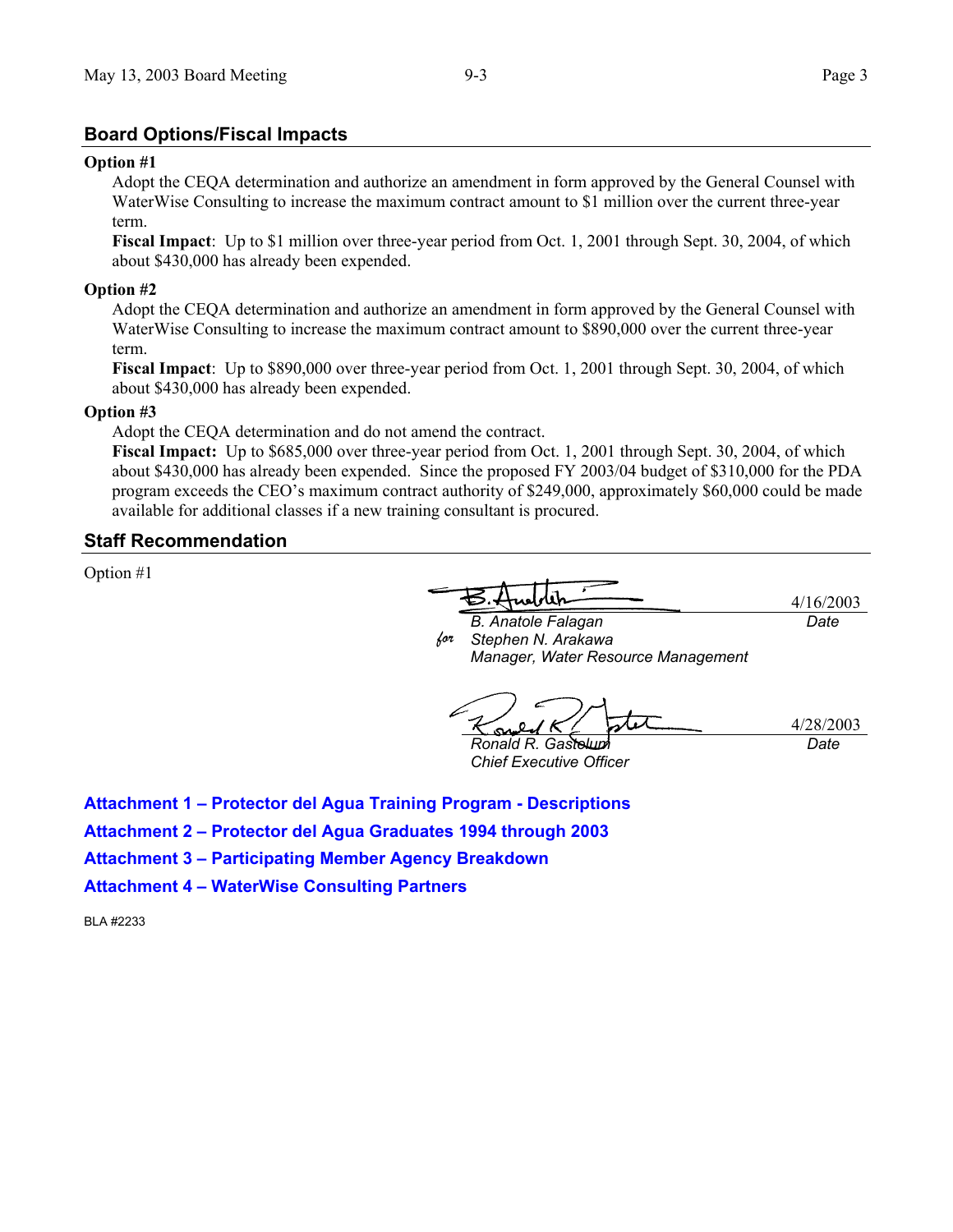

# **Protector del Agua Training Program Descriptions**

## **Protector del Agua**

*(Offered in English or Spanish)* 

Our original irrigation management education course directed at landscape maintenance personnel. This course consists of six 4-hour consecutive classes in landscape water management. Each class builds on principles presented in the preceding class. Protector del Agua begins with basic irrigation principles of soil-plant-water relationships, and concludes with irrigation scheduling. Each participant receives a bound booklet. The following is an outline of each class in the course.

#### **Class 1**

#### **Irrigation Basics**

- $\bullet$  Irrigation efficiency
- $\bullet$  Irrigation system uniformity
	- Water pressure
	- Sprinkler spacing
	- Sprinkler flow and radius
	- Tilted sprinklers
	- Sprinkler spray interference
- Basics of soil-plant-water relations

#### **Method of Instruction:**

Indoors: A slide show with lecture and a demonstration of soil water-holding capacity. Outdoors: A demonstration of the effects of system problems on distribution uniformity.

## **Class 2**

#### **Sprinkler Adjustment and Repair**

- Sprinkler system components
	- Overhead and drip irrigation systems
	- Sprinkler types
		- Drip system emitters
- **Trrigation system uniformity** 
	- Maintenance and design factors that affect uniformity
	- System repair, adjustments and upgrades, which can improve uniformity.
- 6Water pressure measurement techniques and simple remedies for pressure problems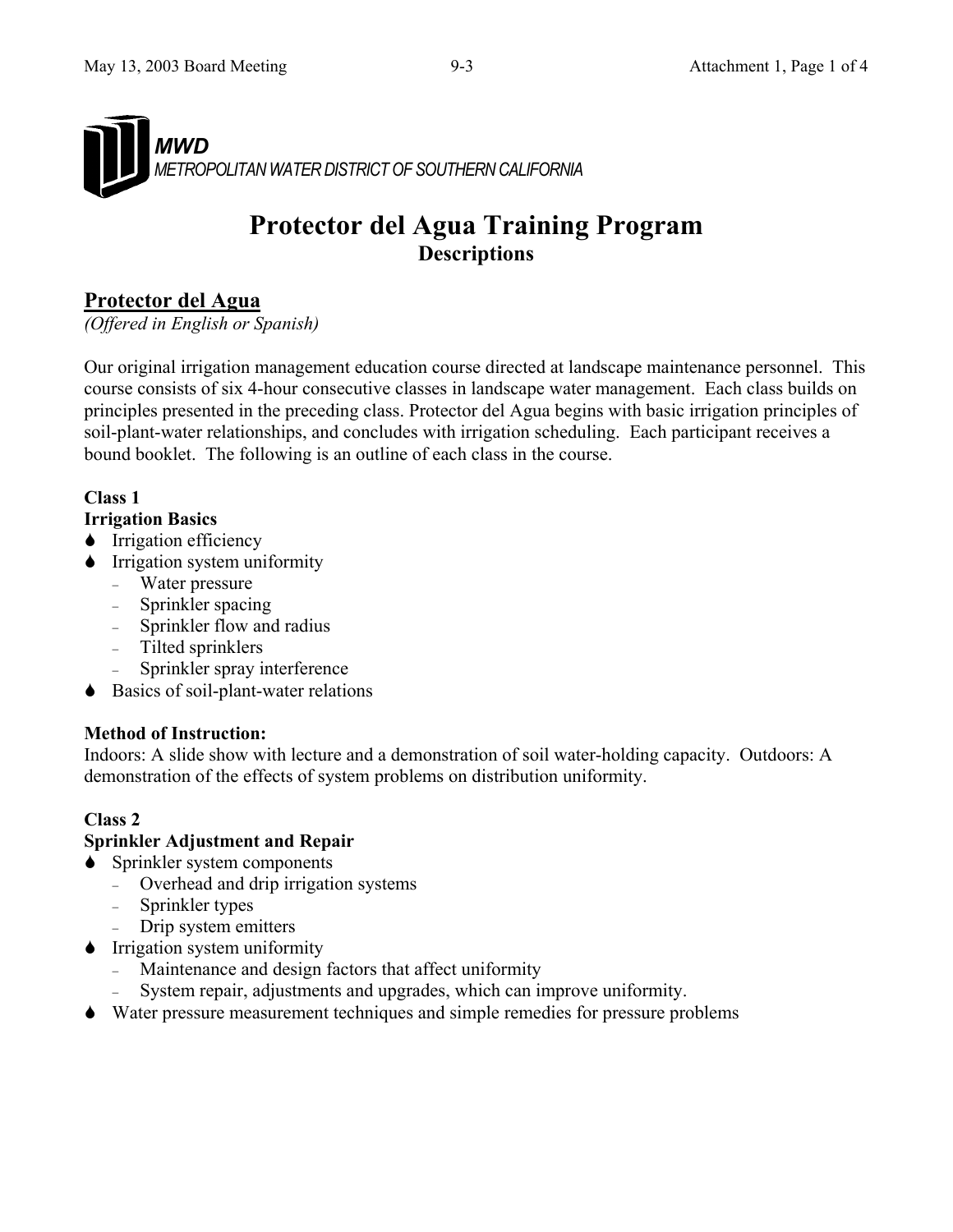- $\blacklozenge$  Arc and radius adjustments and nozzle changes for specific sprinklers
	- Hunter PGP and PGM
	- $-$  Toro 300
	- Rain Bird 1800
	- Rain Bird R50 and T-Bird
		- Toro 570
- Low head drainage issues and solutions

#### **Method of instruction:**

Indoors: A slide show with lecture and a sprinkler and pressure reading demonstrations. Outdoors: A hands-on sprinkler adjustments and pressure readings activity.

## **Class 3**

## **Irrigation System Troubleshooting**

- 6The functions of irrigation controllers, valve wires, and valves in automatic valve operation.
- $\bullet$  Basics of electricity
- $\bullet$  Use of a multimeter
	- Voltage readings
		- Circuit resistance readings
- $\bullet$  Diagnosing electrical problems in valve operation
- $\bullet$  How electromagnetic diaphragm valves operate
- $\blacklozenge$  Valve components
- 6Diagnosing mechanical problems in valve operation
- $\bullet$  Troubleshooting valve problems and valve repair

## **Method of instruction:**

Indoors: A slide show with lecture, a multimeter use exercise, and a valve dismantling and rebuilding exercise.

Outdoors: A valve troubleshooting and repair exercise.

## **Class 4**

## **Irrigation Scheduling**

- 6Discussion of the major factors that influence how long each irrigation station should be operated.
	- Weather Effects of individual weather elements and general climate zones.
	- Plant type General water use categories for specific plant species.
	- System precipitation rate How to estimate rates based on system types. - System distribution uniformity
- $\bullet$  Basic discussion of how these factors work in irrigation scheduling formulas
- 6Major soil types and how they affect water holding capacity and irrigation frequency.
- $\blacklozenge$  How to use a specially designed 'scheduler' that estimates irrigation run times without having to perform complicated calculations.

#### **Method of instruction:**

Indoors: A slide show with lecture and class exercise on scheduler use. Outdoors: An exercise on determining soil texture and soil moisture levels.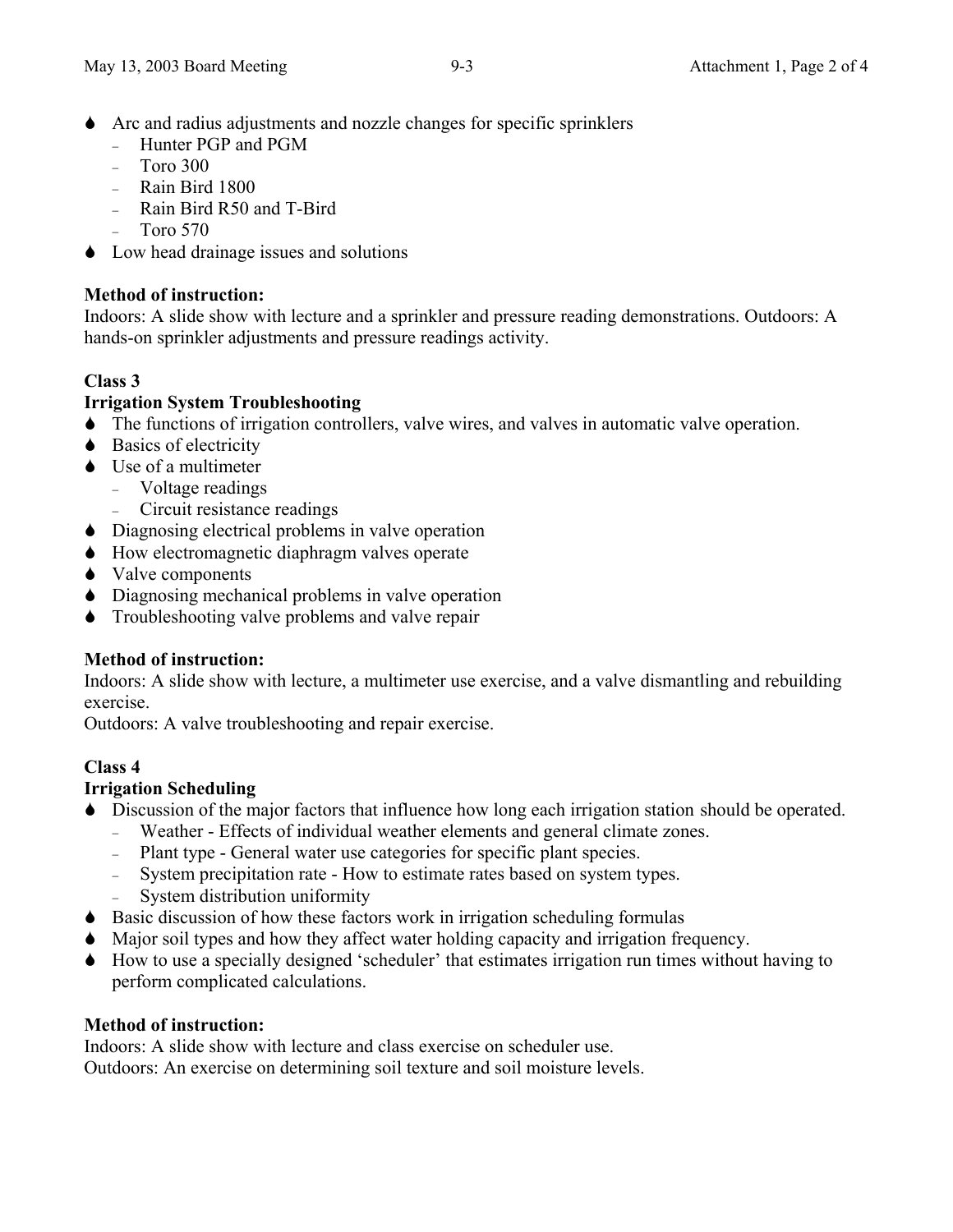## **Class 5**

#### **Basic Controller Programming**

- $\bullet$  The major points in programming any controller.
- $\blacklozenge$  The basic features of the Irritrol MC Plus irrigation controller.
	- Calendar, time of day, day of week, program erase, station run times, irrigation days, cycles starts, manual operations.
- $\blacklozenge$  The basic features of the Rain Bird ISC-B Plus irrigation controller.
	- Calendar, time of day, day of week, station run times, irrigation days, cycles starts, manual operations.
- 6Hands-on training for both controllers.

#### **Method of instruction:**

Indoors: A slide show with lecture and hands-on training using actual irrigation controllers.

#### **Class 6**

#### **Advanced Controller Programming**

- $\blacklozenge$  Review of the basic controller programming operations.
- $\blacklozenge$  The advance features of the Irritrol MC Plus irrigation controller.
	- Water budget mode, programmed rain off, looping, options 1 and 2.
- 6The advanced features of the Rain Bird ISC-B Plus irrigation controller.
	- Flow groups, ditto schedule-copying function.
- 6Hands-on training for both controllers.

#### **Method of instruction:**

Indoors: A slide show with lecture and hands-on training using actual irrigation controllers.

## **PDA Plant Class**

*(Offered in English or Spanish)*

The Plant Class is designed to give landscape professionals information in plant identification characteristics, and water use requirement guidelines for over 40 common landscape plant species. Also included is general landscape water use information. The class consists of a slide presentation, two exercises and an optional garden walk-through. A class booklet is included with the class. The booklet includes color photos of common landscape plants and maintenance information. A copy of the WUCOLS water use guidelines for landscape species is also included as a handout.

This 6-hour class covers plant identification, plant selection for hydrozones, basic Xeriscape® principles and plant water usage as well as other plant material issues. This class can be taught in one day or split into two 3-hour classes. The class consists of the following:

- $\triangle$  A slide presentation
- 6A leaf identification exercise
- $\triangle$  A plant walk
- ◆ A Xeriscape® design exercise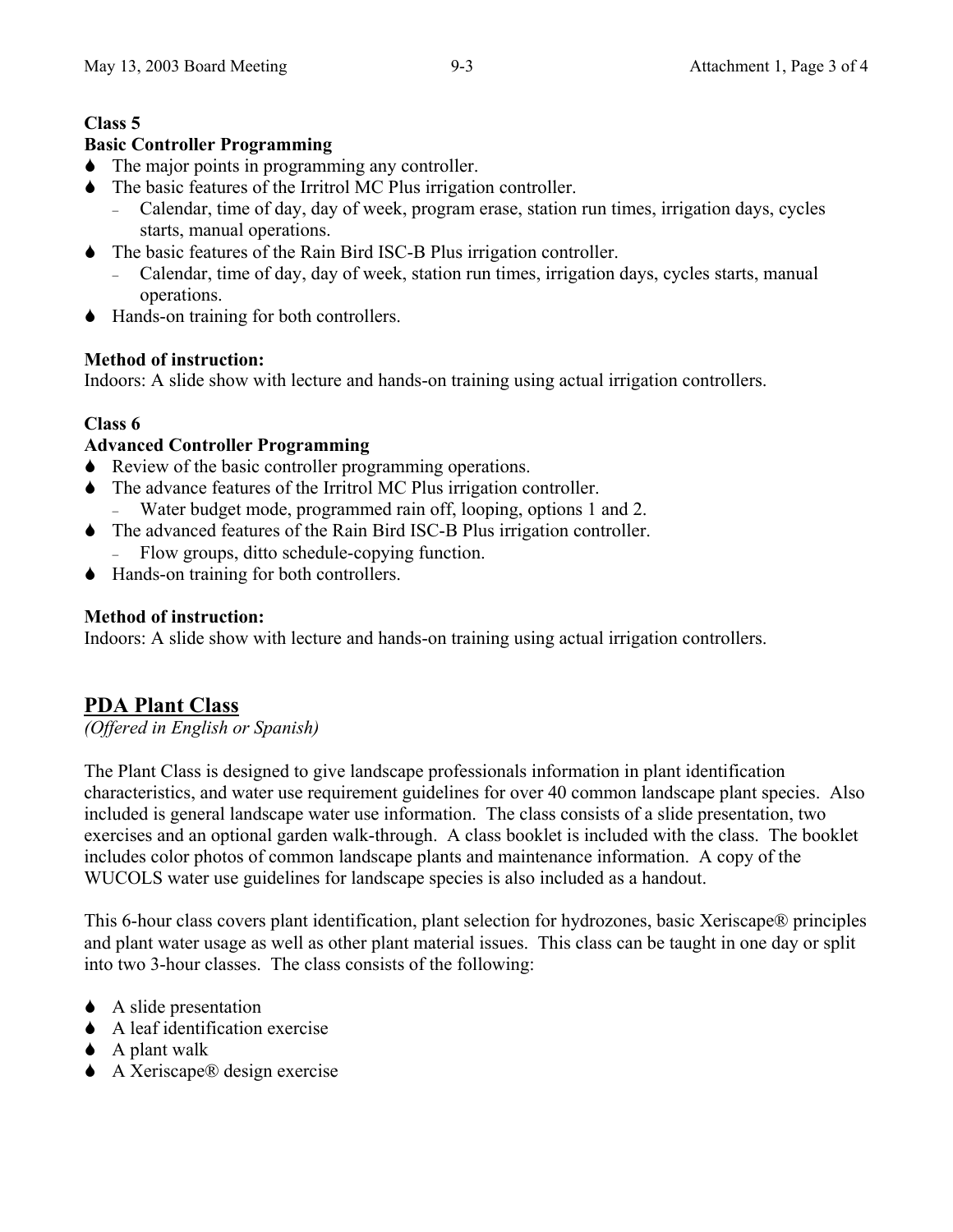## **PDA: Residential**

*(Offered only in English)*

The PDA Residential class has become a great hit since we first introduced it to our member agencies. It is geared towards the residential homeowner and takes many important features from the original PDA course and translates them into an easily understood series for the layperson. The series is divided into four separate classes that run approximately 3 1/2 hours, each class includes a slide presentation.

The first class **(Basic Landscape Design)** goes over basic landscape planning, the second class **(Landscape Plants)** is dedicated to landscape plant selection, the third class **(Sprinkler Systems)** reviews sprinkler design and maintenance principles, and the fourth class **(Watering & Fertilizing)**  discusses watering and fertilizing. Below is an outline for each class.

#### **Basic Landscape Design**

- 6Your landscape as part of your living space
- $\bullet$  How to develop a landscape plan
- ◆ Hardscapes, patios, etc.
- $\bullet$  Plant Selection

## **Landscape Plants**

- $\blacklozenge$  Plant identification of 25 common plants
- $\bullet$  Planting design exercise
- $\bullet$  Tour of the surrounding grounds for plant identification exercise
- 6A full color book identifying the 25 plants discussed in class is included

## **Landscape Sprinkler Systems**

- California's water supply situation
- $\bullet$  Major irrigation design principles
- $\bullet$  The right sprinkler for the right job
- Major overhead sprinkler types
- **◆** Sprinkler system maintenance

## **Landscape Watering and Fertilizing**

- $\bullet$  How long should you run your sprinkler?
- $\bullet$  How does soil affect plant growth and watering?
- $\bullet$  Irrigation control clock programming
- $\bullet$  Fertilizers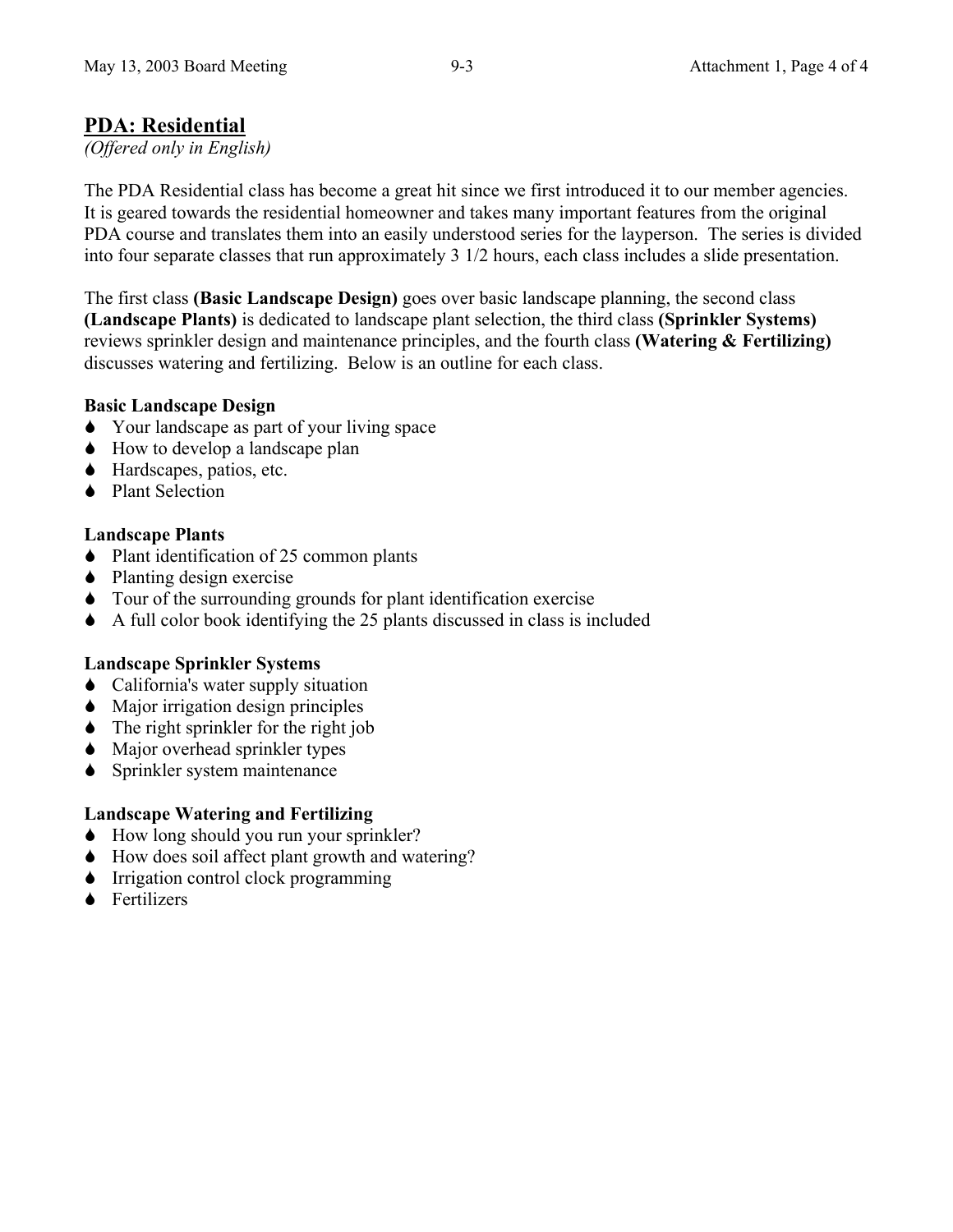# **Protector del Agua Graduates 1994 through 2003**

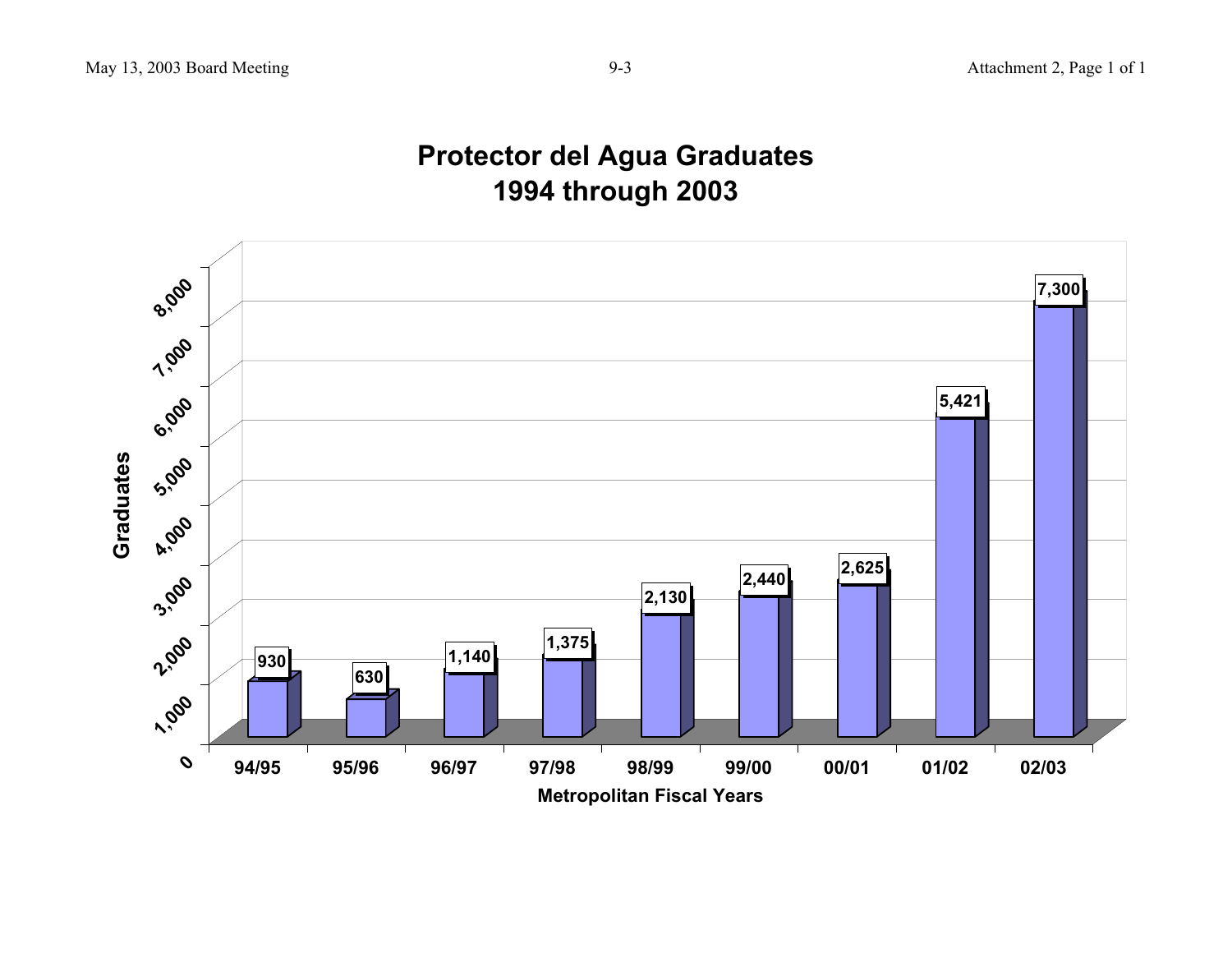| <b>Agency</b>            | <b>Classes</b> | <b>Graduates</b> |
|--------------------------|----------------|------------------|
| Anaheim                  | 24             | 640              |
| <b>Burbank</b>           | 15             | 315              |
| Calleguas                | 68             | 957              |
| Central Basin/West Basin | 8              | 197              |
| Compton                  | $\overline{3}$ | 80               |
| Eastern                  | 24             | 561              |
| Foothill                 | 15             | 277              |
| Fullerton                | 16             | 499              |
| Glendale                 | 47             | 356              |
| <b>Inland Empire</b>     | 58             | 826              |
| Las Virgenes             | 17             | 377              |
| Long Beach               | 5              | 79               |
| Los Angeles              | 89             | 859              |
| <b>MWDOC</b>             | 183            | 2,689            |
| Pasadena                 | 26             | 194              |
| San Diego                | 309            | 5,536            |
| Santa Ana                | 7              | 225              |
| Santa Monica             | 3              | 60               |
| Three Valleys            | 42             | 703              |
| Torrance                 | $\overline{7}$ | 190              |
| <b>USGVWD</b>            | 68             | 992              |
| Western                  | 8              | 159              |
| <b>Totals</b>            | 1,042          | 16,771           |

# **Participating Member Agency Breakdown**